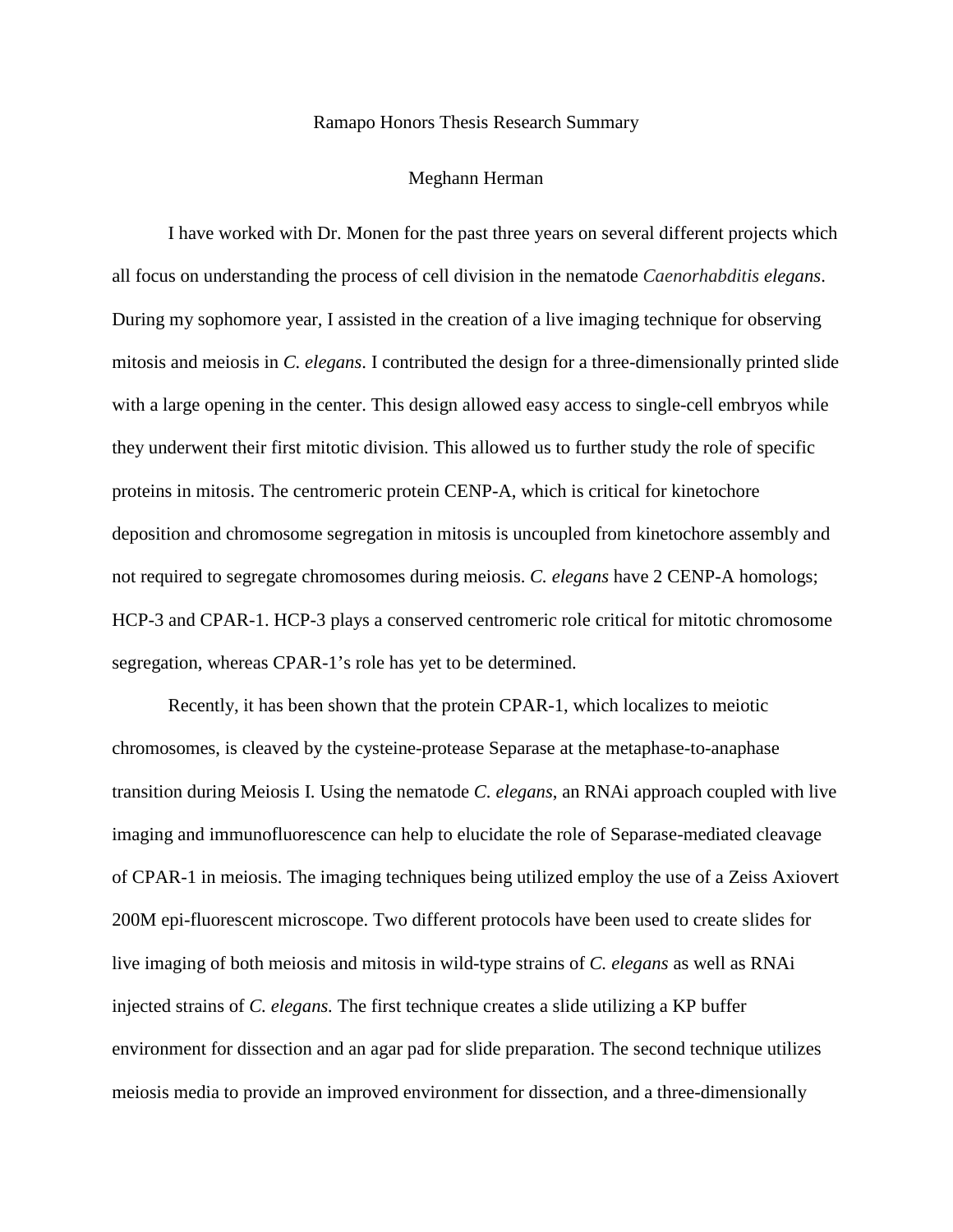printed slide with a system of cover-slips for slide preparation. The second technique has proved to be more successful as the nematode embryos persist long enough to undergo both meiotic and mitotic processes without arresting. This allows for video capture of the first embryonic mitotic division from beginning to end.

During my junior and senior years, I wanted to focus more on the production and utilization of proteins relevant to my previous research experience. I focused specifically on antibodies which have a broad range of research applications in cell biology. Their ability to bind to specific molecules makes them ideal probes for detecting the presence of an antigen and for localization studies inside the cell, which are utilized in our research to study the molecular underpinnings facilitating chromosome segregation. To advance these studies and the field in general, having reliable antibodies towards a variety of protein targets is critical. Unfortunately, antibodies are expensive and the cheaper polyclonal variety offer inconsistent results.

One way to offset the cost and produce reliable antibodies, is to make monoclonal antibodies in house, which is the focus of my current research. As a first target, I am generating a monoclonal antibody towards the centromeric protein, CeCENP-AHCP-3 (HCP-3), in *C. elegans* which is critical for kinetochore deposition during mitosis. More specifically, I am generating a plasmid (pJM20), containing a segment of the N-terminus of HCP-3 in the pGEX-6P-1 backbone. Currently, I have expressed the GST fused HCP-3 N-terminus in BL21(DE3) *E. coli* and confirmed the 36 kD protein product via SDS-PAGE Coomassie Blue staining. Full scale protein production is currently underway, and future directions will focus on protein purification and antibody production. While HCP-3 is only the first target for antibody production, the development of this technology in house will pave the way for generating antibodies against many other proteins, providing opportunities for numerous cell biological studies in the future.